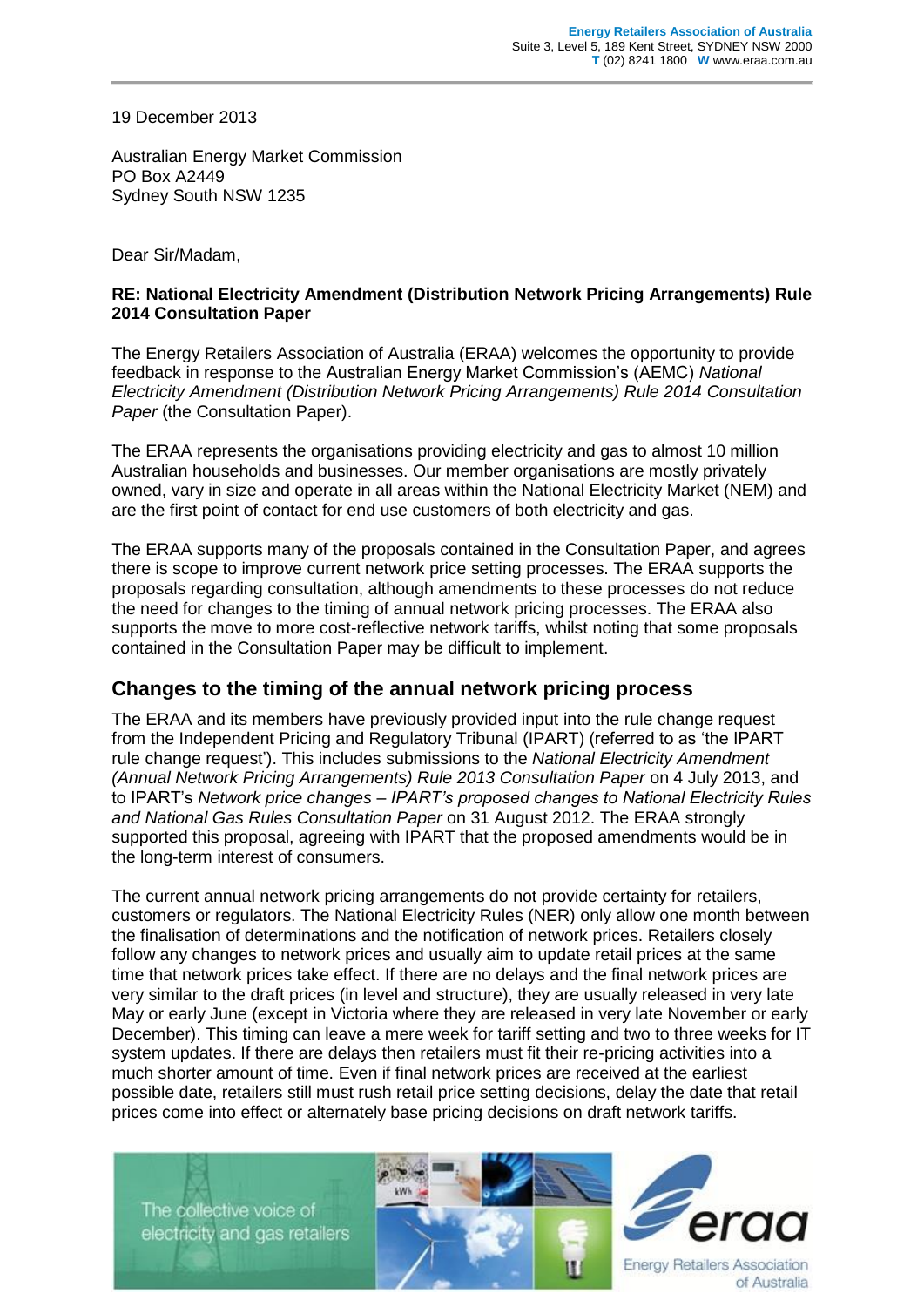The ERAA does not believe the current arrangements are consistent with the National Electricity Objective (NEO). Pricing uncertainty is not in the best interest of customers as it introduces a risk that retailers will not set efficient and cost-reflective prices. Retailers must amend their prices to reflect changes in network tariffs. If they are not able to do so, they could risk significant losses. This risk is ultimately passed on to customers in the form of higher prices. The ERAA does not believe that this is the most efficient allocation of risk. These short timeframes reduce the ability of retailers to provide clear pricing messages, potentially increasing customer confusion and reducing customer confidence. Allowing for a reasonable timeframe would mean retailers would be able to better communicate information on price changes to customers. Distributors are better placed to manage this risk as they have access to more accurate and detailed information sources. These include changes to overall volumes and usage amongst different segments and geographic locations.

The negative impacts of the current arrangements have become larger over time as the retail energy market has evolved. This has resulted in an environment where:

- retailers are no longer integrated with distributors
- more retailers are operating in multiple contestable jurisdictions within the NEM
- contestable retail markets are becoming increasing competitive and retailers must consider pricing attractiveness and competitive position as well as input costs
- network pricing approvals more often are delayed, complex or result in appeals due in part to the increasing focus on network price increases and the introduction of new tariffs.

### **Consultation**

As network costs make up approximately 35-50 per cent of retail energy bills for small customers, retailers need to maintain close working relationships with networks to understand costs and obtain timely and reliable information on network pricing. However, many distributors are restricted or prohibited from discussing the details of network tariff reviews undertaken with the Australian Energy Regulator (AER). This restricts the ability of retailers to appropriately respond to the adverse impacts of delays to the approval of network prices. The negative impacts of pricing uncertainty relate to both price level and price structure. For example, if there are changes to the fixed charge element of a tariff between draft and final network prices, retailers may not have provided efficient pricing signals to their customers. Whilst distributors engage with retailers, the effectiveness of this consultation varies greatly. The ERAA believes that consumers would benefit from a requirement for networks to undertake formal consultation on pricing with retailers.

As a general principle, distributors should have to share more information, and consultation on network prices should be an ongoing process – this could be done ahead of the distribution pricing process and need not take any additional time in the annual pricing process. Retail pricing risk could be reduced if distributors provided advanced guidance on pricing strategy, any rebalancing approach and proposed changes to tariff structures. The ERAA therefore supports further consultation on a distributor's proposed tariff structures, as recommended in the rule change request from the Standing Council on Energy and Resources (SCER) (referred to as 'the SCER rule change request'). However, any changes to consultative approaches need to be considered in addition to timing changes.

#### **Changes required - timeframes**

The ERAA supports the publication of final network prices two months prior to retail prices are due, as proposed under the IPART rule change request. This change will provide retailers with sufficient time to incorporate the level and structure of relevant network tariffs. SCER's original rule change request stated that "Changes to the timing of the pricing proposal process may also be required as a result of these changes."<sup>1</sup> Bringing forward the

 $\overline{1}$ 1 SCER (2013), *IPART rule change request,* p.12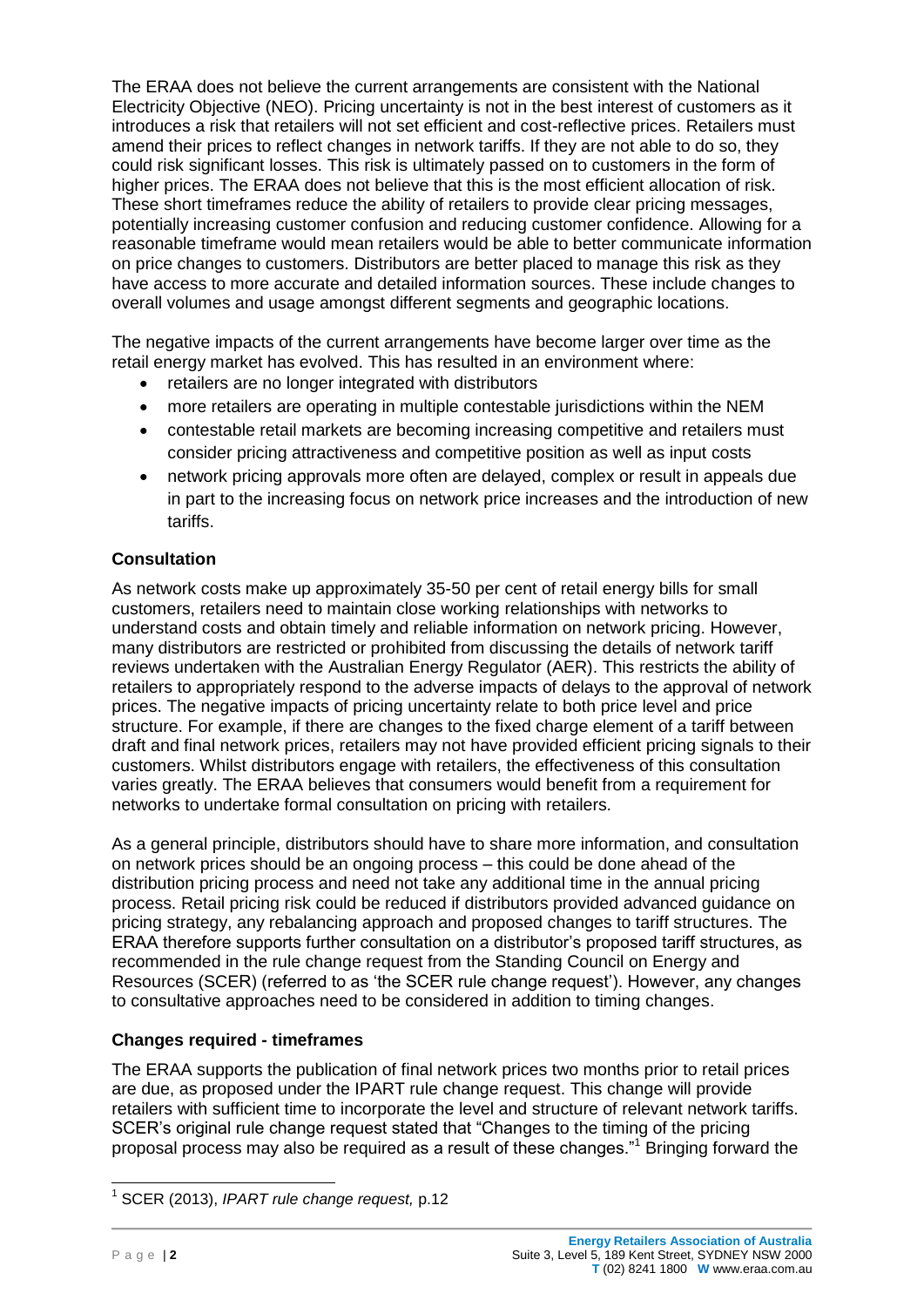annual pricing process would benefit consumers with or without the introduction of a Pricing Structure Statement. Whilst the ERAA supports improvements to consultation processes, it would not reduce the need for a binding timeframe.

Should network pricing publication dates be amended, retailers will be able to more accurately set their retail tariffs, ensuring that customers no longer face the current pricing risks. These benefits, for example, could be achieved through variations to current procedures, whereby prices could be set earlier, and over a longer period. As outlined earlier, the certainty regarding prices will enable retailers to set more accurate tariffs, and where appropriate incorporate network price signals properly as part of the setting of in retail tariffs.

The Consultation Paper raises three issues relating to the publishing final network prices two months prior to retail prices are due. The ERAA does not consider these issues to be material or insurmountable.

*1. The requirement to include a Consumer Price Index (CPI) figure from the March quarter in network tariffs to be introduced in July*

As CPI has a relatively low volatility, CPI could be calculated using data from the previous year.

*2. The requirement to publish transmission prices earlier*

As the forecasts used to calculate transmission prices have a relatively low volatility, prices could be calculated with a similar level of accuracy earlier utilising an additional month of forecast. Any discrepancies could be adjusted for in later years.

*3. Challenges relating to the first year of the access arrangement period*

Should there be a requirement for distributors to provide an indicative pricing statement two months before prices apply, retailers will be better informed when developing retail tariffs.

# **Reforms to distribution pricing principles**

The ERAA supports the transition towards cost-reflective tariffs, and sees the principles put forward in the Consultation Period as appropriate. Cost-reflective price signals enable consumers to make informed decisions regarding demand-side participation and energy efficiency measures. As part of any such transition, retailers must be able to tailor products to best suit the needs of a variety of customers.

The Consultation Paper discusses SCER's proposal to strengthen obligations and guidance around the use of Long-Run Marginal Cost (LRMC) to set cost-reflective network tariffs. The ERAA believes that there are a number of challenges to practically implement the requirement to base network tariffs on LRMC. These include a lack of available data, significant changes to enabling technologies, increases to consultation requirements, as well as a risk of increased complexity for consumers. Requiring distributors to set cost-reflective network tariffs in accordance with LRMC is just one method of encouraging cost-reflectivity, and should be compared against other approaches that seek to achieve the same outcome.

Whilst Victoria has achieved a high rate of smart meter penetration under their Advanced Metering Infrastructure rollout, most small customers in the NEM do not have smart meters. This means that the majority of customers are unable to respond to the signals being provided by cost-reflective tariffs. Whilst other NEM jurisdictions have indicated their support for a market-driven approach to smart metering, this may take some time to implement. Until there is widespread use of smart metering by small customers, it will be difficult to introduce new pricing structures such as locational or capacity-based network tariffs. In the case of locational pricing, it may be difficult to ensure the accuracy of network prices, whilst also